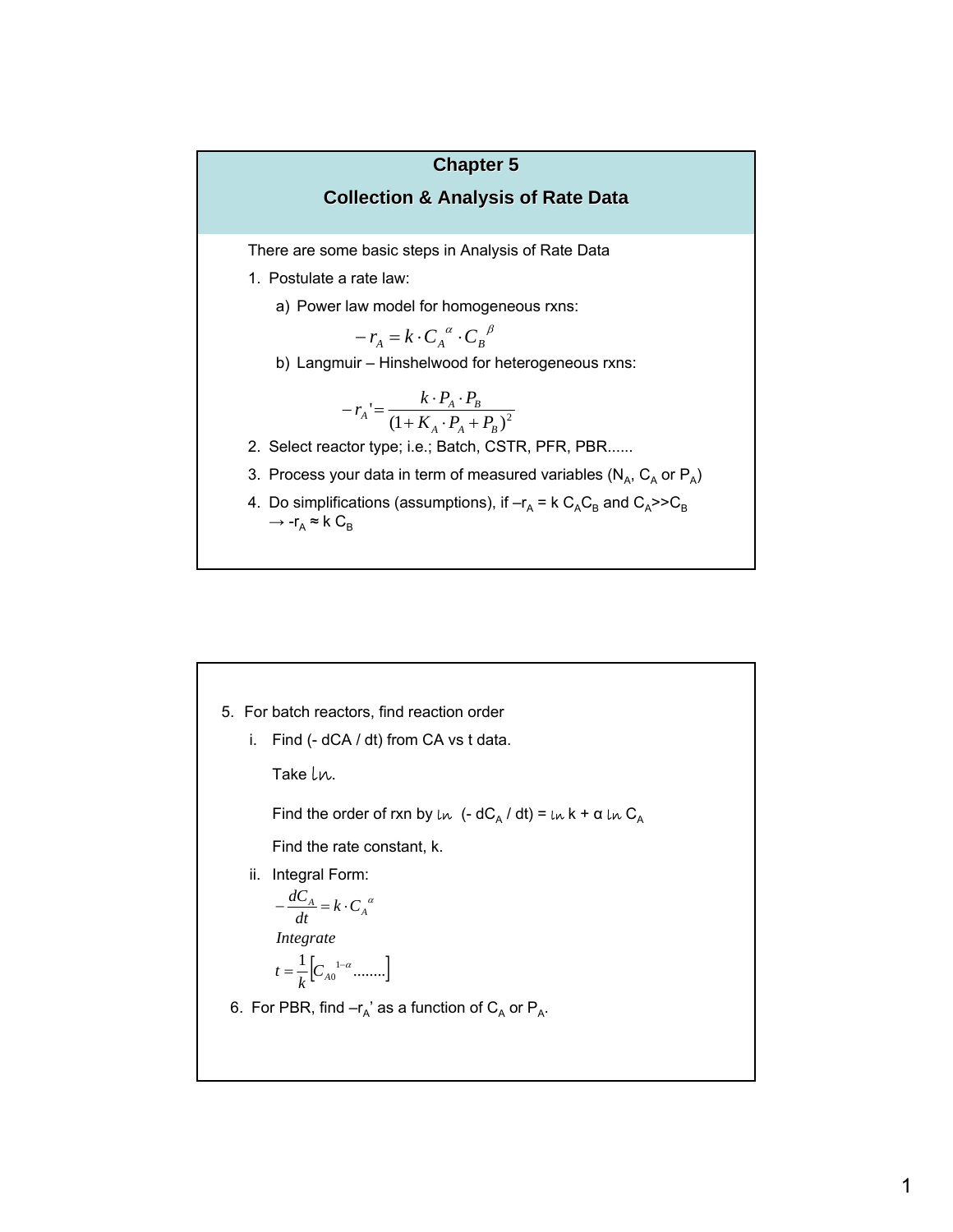

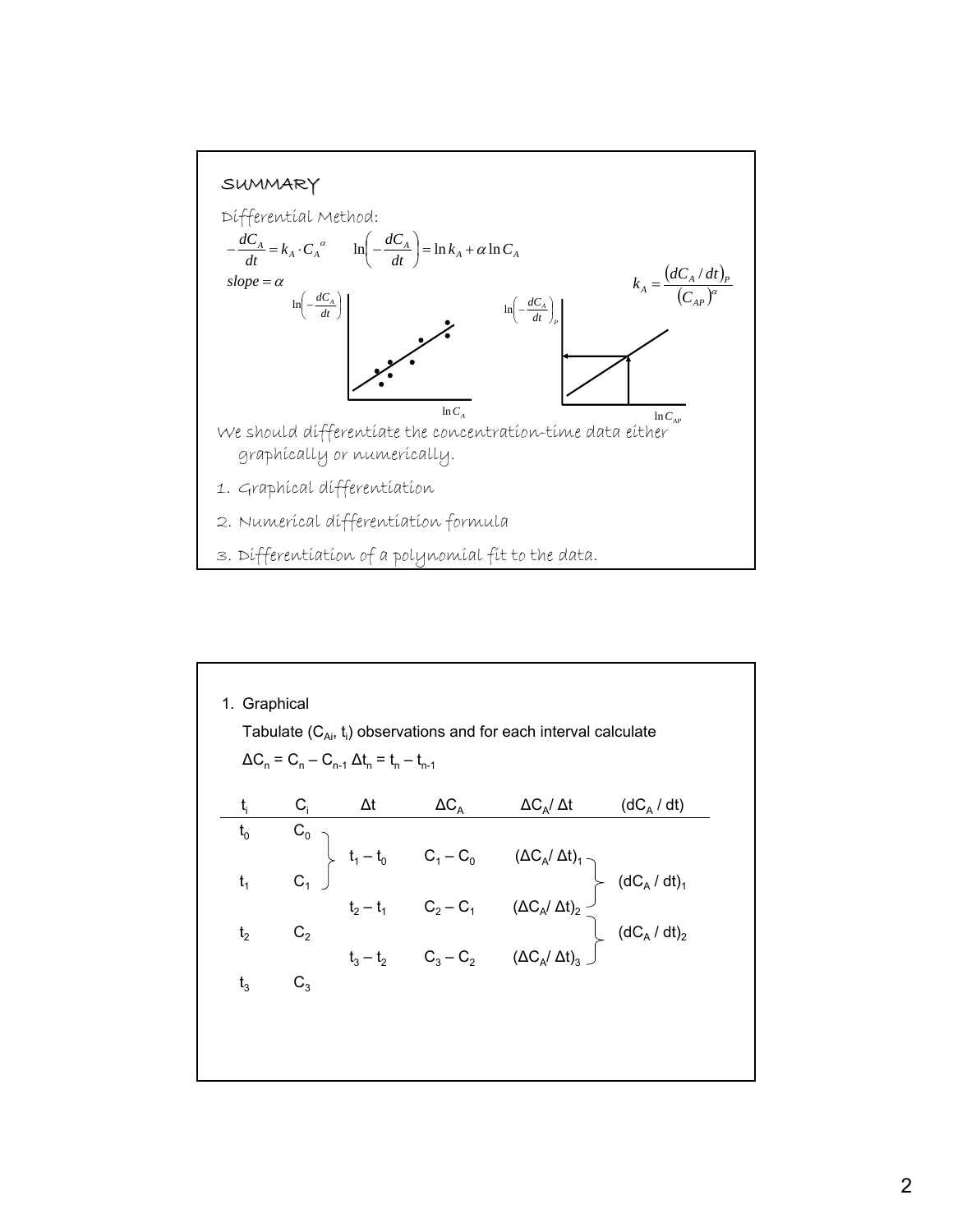

| time (min) $t_0$ $t_1$ $t_2$<br>Conc'n (mol/dm <sup>3</sup> ) $C_{A0}$ $C_{A1}$ $C_{A2}$         |                                                                                                          |                                                                                                                  |  |
|--------------------------------------------------------------------------------------------------|----------------------------------------------------------------------------------------------------------|------------------------------------------------------------------------------------------------------------------|--|
| For initial point $\left(\frac{dC_A}{dt}\right) = \frac{-3C_{A0} + 4C_{A1} - C_{A2}}{2\Delta t}$ |                                                                                                          |                                                                                                                  |  |
|                                                                                                  | interior point $\left(\frac{dC_A}{dt}\right) = \frac{1}{2\Delta t} \left[C_{A(i+1)} - C_{A(i-1)}\right]$ |                                                                                                                  |  |
|                                                                                                  |                                                                                                          | End point $\left(\frac{dC_A}{dt}\right) = \frac{1}{2\Lambda t} \left[C_{A(n-2)} - 4C_{A(n-1)} + C_{A(n)}\right]$ |  |
| <b>Polynomial fit:</b>                                                                           |                                                                                                          |                                                                                                                  |  |
| Fit the conc'n – time data to an $nth$ order polynomial as:                                      |                                                                                                          |                                                                                                                  |  |
|                                                                                                  |                                                                                                          |                                                                                                                  |  |
| Find best values for $\{a_0, a_1, a_2, \ldots, a_n\}$                                            |                                                                                                          |                                                                                                                  |  |
|                                                                                                  |                                                                                                          | $\frac{dC_{A}}{dt} = a_1 + 2 a_2 t + 3 a_3 t^2 + \dots + a_n t^{n-1}$                                            |  |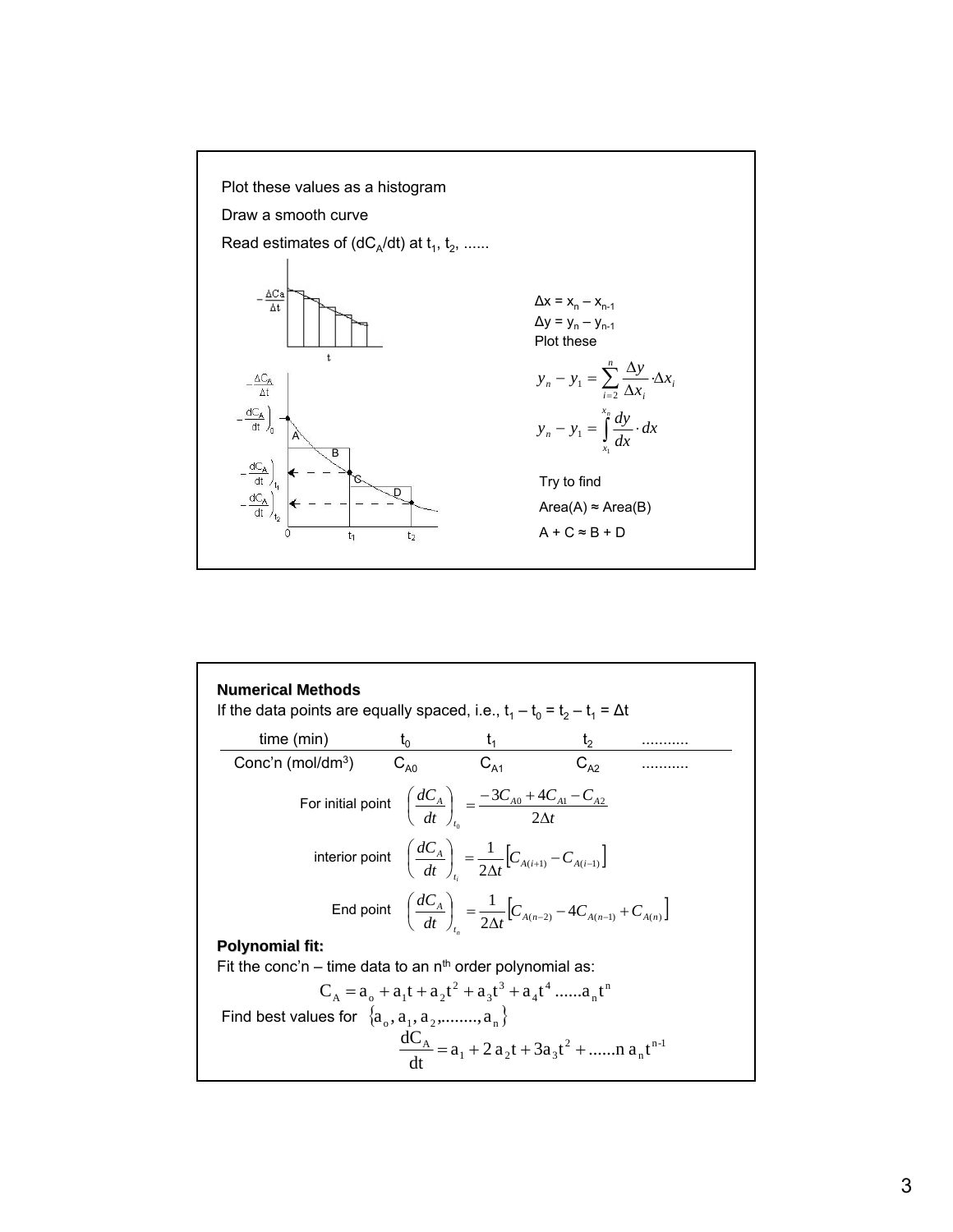#### **Integral Method**

We first guess the rxn order and integrate the differential equation used to model the batch system. If the order is correct, the plot of conc'n time data should be linear.

This method is used when rxn order is known but  $E_A$  and  $k_A$  are unknown.



### **Non – Linear Regression**

#### **Non – Linear Least Linear Least-Square Analysis**

We want to find the parameter values (alpha, k, E) for which the sum of the squares of the differences, the measured rate  $(r_m)$ , and the calculated rate  $(r_c)$  is a minimum.

$$
\sigma^2 = \sum_{i=1}^{n} \frac{(r_{mi} - r_{ci})^2}{N - K}
$$
  
# of parameters to be determined  
# of runs

That is we want  $\sigma^2$  to be a minimum.

For concentration-time data, we can integrate the mole balance equation for - $r_A$  = k C<sub>A</sub><sup>alpha</sup> to obtain

$$
s^{2} = \sum_{i=1}^{N} (C_{\text{Ami}} - C_{\text{Aci}})^{2} = \sum_{i=1}^{N} (C_{\text{Ami}} - [C_{\text{Ac}}^{1-\alpha} - (1-\alpha)kt_{i}]^{1/1-\alpha})^{2}
$$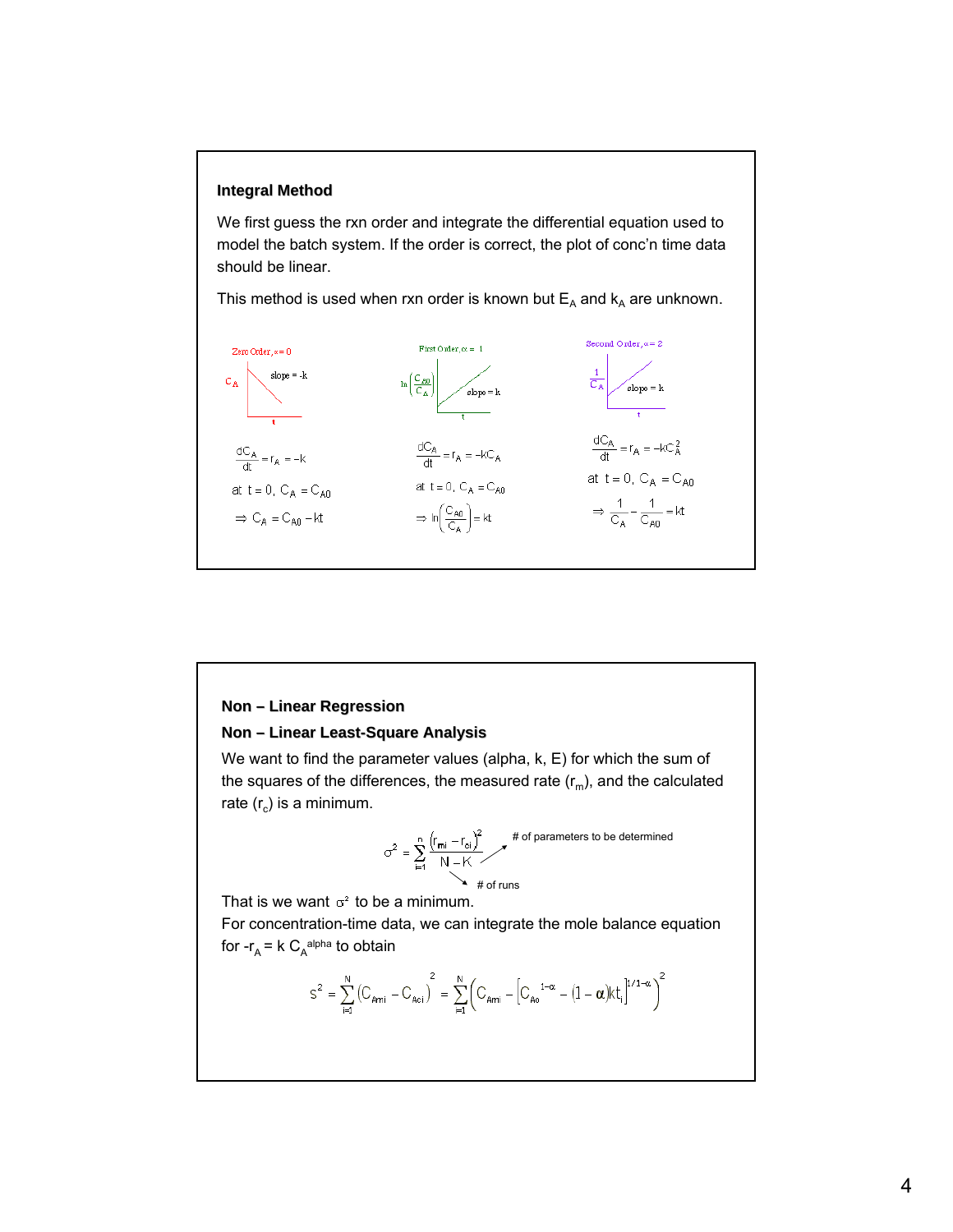We find the values of alpha and k which minimize S<sup>2</sup>



Vary  $α$  and  $k$ , obtain  $S<sup>2</sup>$  (or use a search technique)  $S(\alpha', k')$  is a minimum (optimization methods)

Concentration vs Time Equations for the proposed rate equations can be done by differential or integration method.

**Ex.:** Liquid phase rxn btw trimethylamine(A) and n-propyl bromide (B) was studied by Winkler & Hinshelwood. The results at 139.4°C are shown below. Initial sol'ns of A & B in benzene, 0.2 molal, were mixed and placed in constant temperature bath. After certain times, they were cooled to stop the rxn. Determine the first order and second order specificrates,  $k_1$  and  $k_2$ , asssuming the rxn is irreversible. Use integration & differential methods.

| Run | t, min | x(%) |
|-----|--------|------|
|     | 13     | 11.2 |
|     | 34     | 25.7 |
| З   | 59     | 36.7 |
|     | 120    | 55.2 |
|     |        |      |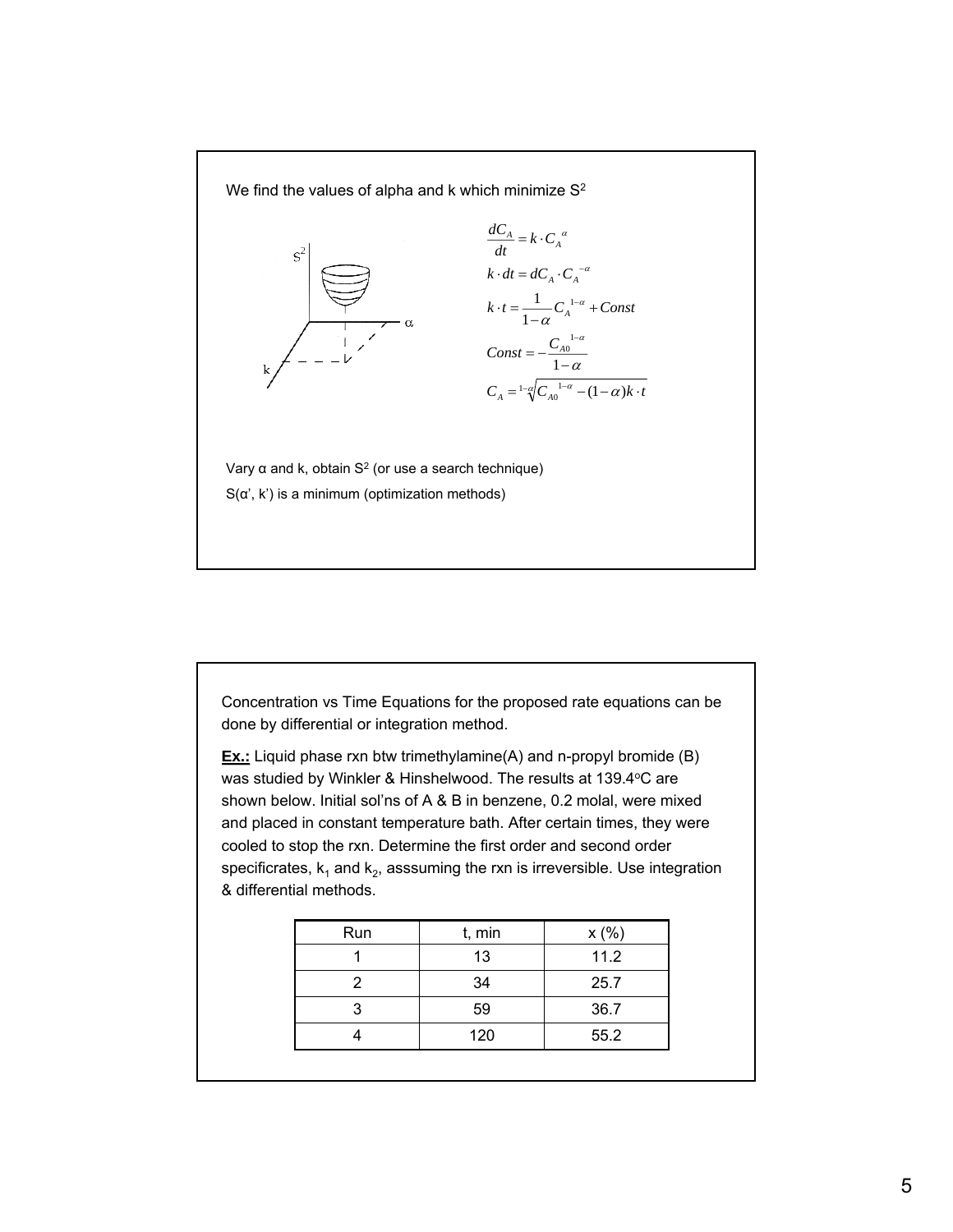**Sol'n:**  
\n
$$
A + B \rightarrow C^+ + D^-
$$
  
\nVolume is constant  
\n $2^{\text{nd}} \text{ order } -r_A = \frac{dC_A}{dt} = k_1 \cdot C_A$   
\n**Integration Method**  
\n $1^{\text{st}} \text{ order}$   
\n $- \ln \frac{C_A}{C_{A0}} = k_1 \cdot t$  [1]  
\n $2^{\text{nd}} \text{ order}$   
\nStoichiometric coefficients are equal and  $C_{A0} = C_{B0} = 0.1 \text{ mola}$   
\n $-\frac{dC_A}{dt} = k_2 \cdot C_A^2$   
\n $\frac{1}{C_A} - \frac{1}{C_{A0}} = k_2 \cdot t$  [2]

$$
x = \frac{C_{A0} - C_A}{C_{A0}} \qquad C_A = C_{A0}(1 - x)
$$
  
For the first run  
Substitute in [1]  

$$
k_1 = \frac{1}{t} \cdot \ln \frac{C_{A0}}{C_A} = \frac{1}{13 \cdot 60} \ln \frac{0.1}{0.0888} = 1.54 \times 10^{-4} \text{sn}^{-1}
$$
  
Substitute in [2]  

$$
k_2 = \frac{1}{t \cdot C_{A0}} \left(\frac{1}{1 - x} - 1\right) = \frac{0.112}{(13 \cdot 60) \cdot 0.1 \cdot (1 - 0.112)} = 1.63 \times 10^{-3} \frac{L}{\text{gmol} \cdot s}
$$
  
If you repeat for four of the runs:  
Run t, sec k<sub>1</sub> x 10<sup>-4</sup> (s<sup>-1</sup>) k<sub>2</sub> x 10<sup>-3</sup> (L/mol s) C<sub>D</sub>  
1 780 1.54 1.63 0.0112

| nuu | 1, 5 <del>c</del> u | $N_1 \wedge 10 \wedge 3$ | $N2$ X TO $\sim$ (L/IIIOI 5) | ີ      |
|-----|---------------------|--------------------------|------------------------------|--------|
|     | 780                 | 1.54                     | 1.63                         | 0.0112 |
| ⌒   | 2040                | 1.46                     | 1.70                         | 0.0257 |
| 3   | 3540                | 1.30                     | 1.64                         | 0.0367 |
|     | 7200                | 1.12                     | 1.71                         | 0.0552 |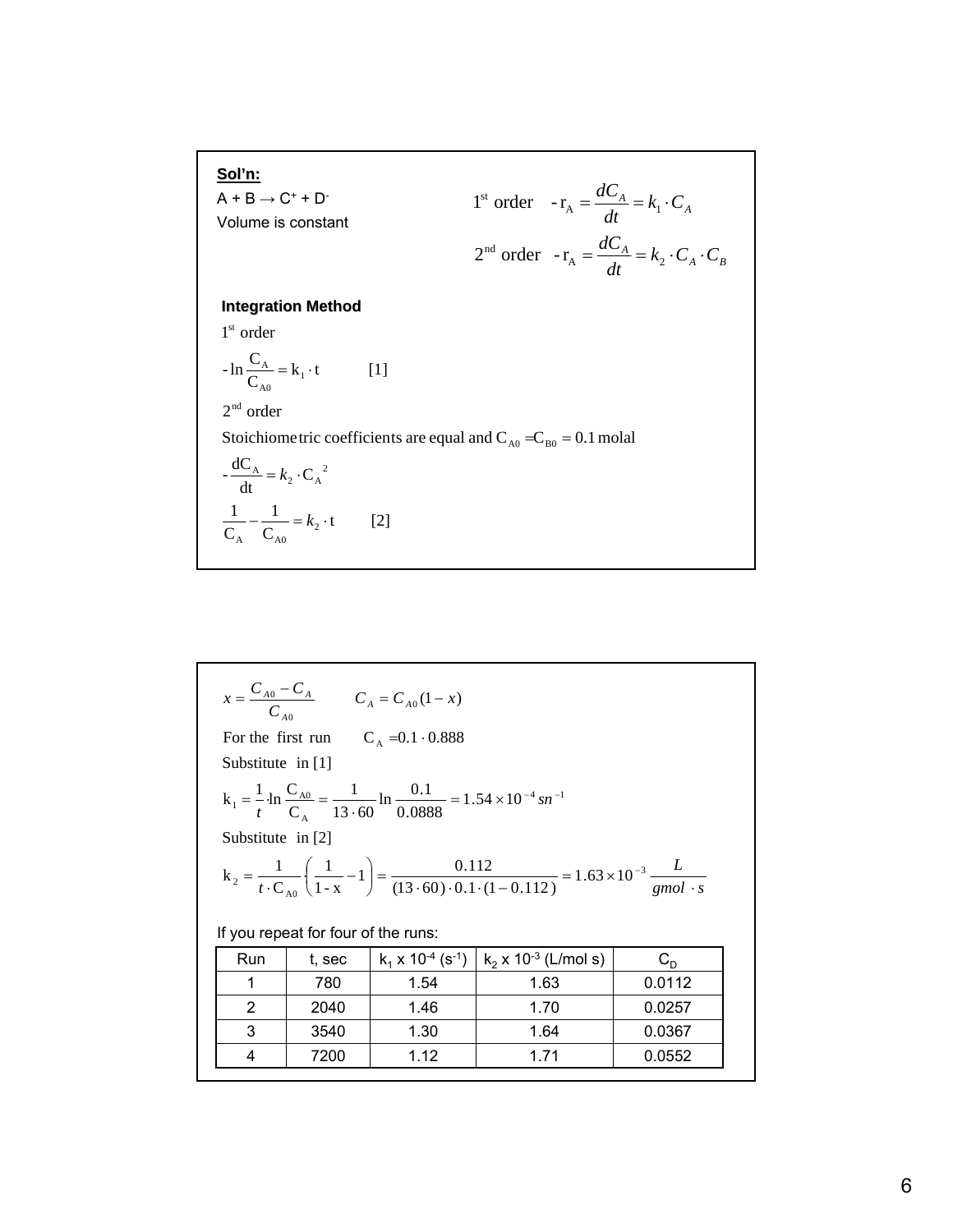

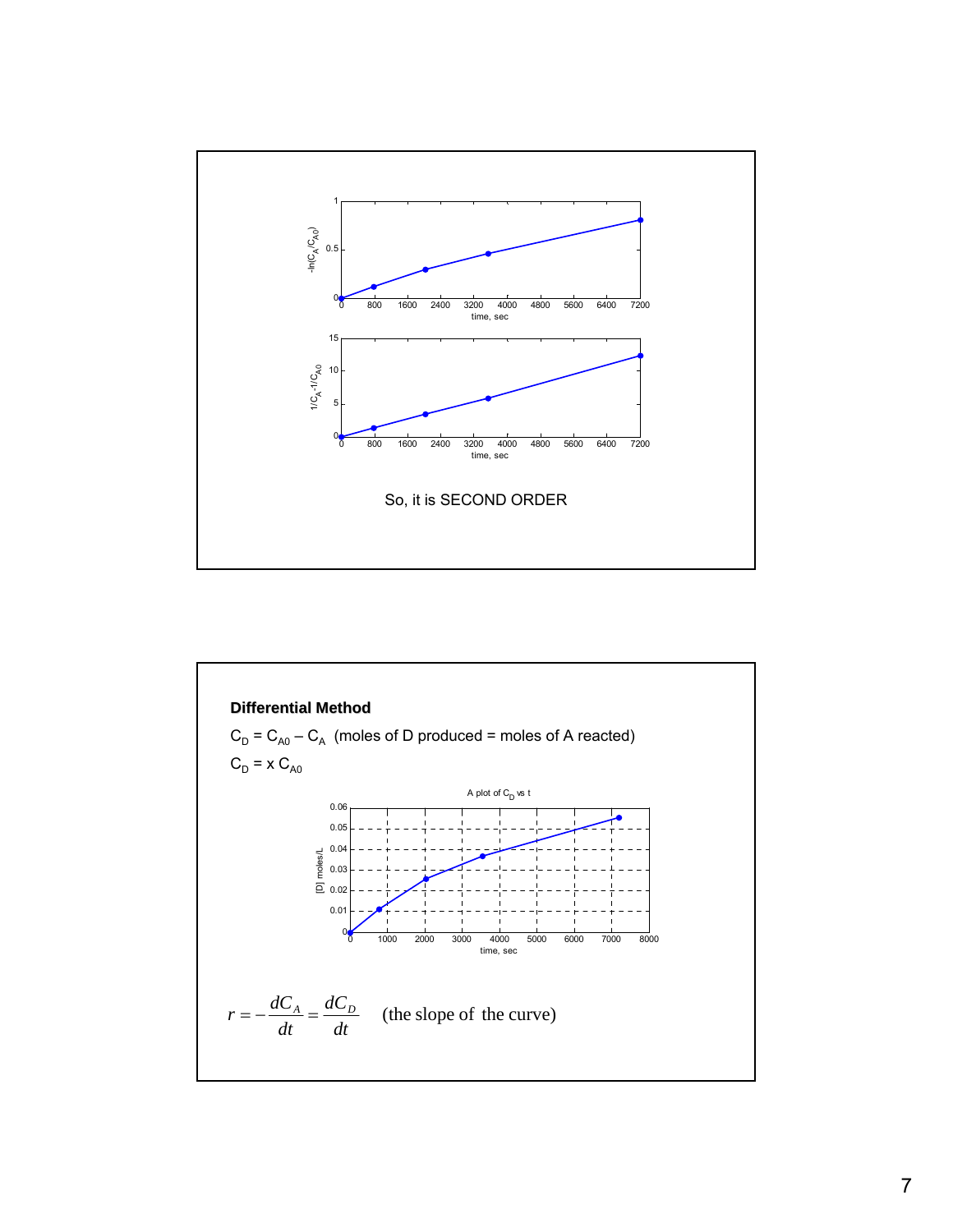| $C_{\scriptscriptstyle\rm D}$ | $C_A$ | r = $dC_D/dt$ (10 <sup>5</sup> gmol/L) |
|-------------------------------|-------|----------------------------------------|
| 0.0                           | 0.10  | 1.58                                   |
| 0.01                          | 0.09  | 1.38                                   |
| 0.02                          | 0.08  | 1.14                                   |
| 0.03                          | 0.07  | 0.79                                   |
| 0.04                          | 0.06  | 0.64                                   |
| 0.05                          | 0.05  | 0.45                                   |

Slopes determined from the curve are given as follows

 $log r_A = log k_1 + log C_A$  (from  $-r_A = k_1 C_A$ )

 $\log r_A = \log k_2 + \log C_A^2 = \log k_2 + 2 \log C_A$  (from  $-r_A = k_2 C_A^2$ )

1st: log r vs log  $C_A$  should yield a straight line with a slope of 1.0.

 $2^{nd}$ : log r vs log C<sub>A</sub> should yield a straight line with a slope of 2.0.

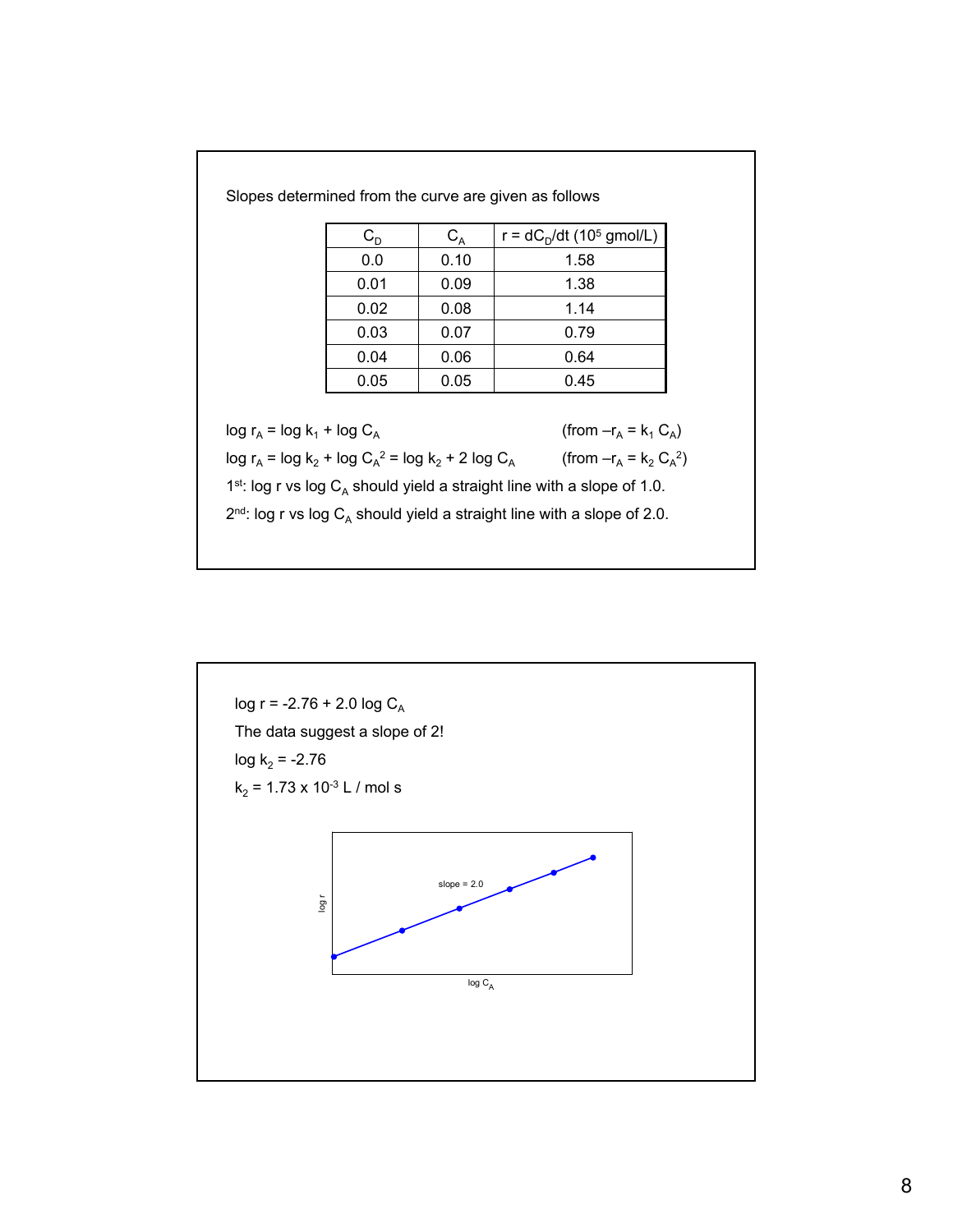Another Way (Batch Reactor Data)

 $B + A \rightarrow$  products

-r<sub>A</sub> = k<sub>A</sub> C<sub>A</sub><sup>α</sup>C<sub>B</sub><sup>β</sup> if α and β are both unknown, the rxn could be run in an excess of B so that  $C_B$  remains essentially unchanged

 $-r_A = k'C_A^{\alpha}$  where  $k' = k_A C_B^{\beta} \approx k_A C_{B0}$  $=$  k' $C_A^{\alpha}$  where k'  $=$ k $_{A}C_B^{\beta} \approx$  k $_{A}C_{B0}^{\beta}$ 

In determining  $\alpha$ , the rxn is carried (excess of A)

 $-r_A = k''C_B^{\beta}$  where  $k'' = k_A C_A^{\alpha} \approx k_A C_{A0}$  $=$  k'' $C_R^{\ \beta}$  where k''  $=$ k<sub>A</sub> $C_A^{\ \alpha} \approx$  k<sub>A</sub> $C_{A0}^{\ \alpha}$ 

|      | $S^{2} = \sum_{i=1}^{4} \left( C_{Am,i} - \left[ C_{A0}^{1-\alpha} - (1-\alpha)k \cdot t_{i} \right]^{1/1-\alpha} \right)^{2}$  |                |
|------|---------------------------------------------------------------------------------------------------------------------------------|----------------|
| t    | $C_{D}$                                                                                                                         | $C_{\text{A}}$ |
| 780  | 0.0112                                                                                                                          | 0.0888         |
| 2040 | 0.0257                                                                                                                          | 0.0743         |
| 3540 | 0.0367                                                                                                                          | 0.0633         |
| 7200 | 0.0552                                                                                                                          | 0.0448         |
|      | $S^{2} = \sum_{i=1}^{n} \left( C_{Am,i} - abs \Big[ C_{A0}^{1-\alpha} - (1-\alpha)k \cdot t_{i} \Big]^{1/1-\alpha} \right)^{2}$ | fminsearch     |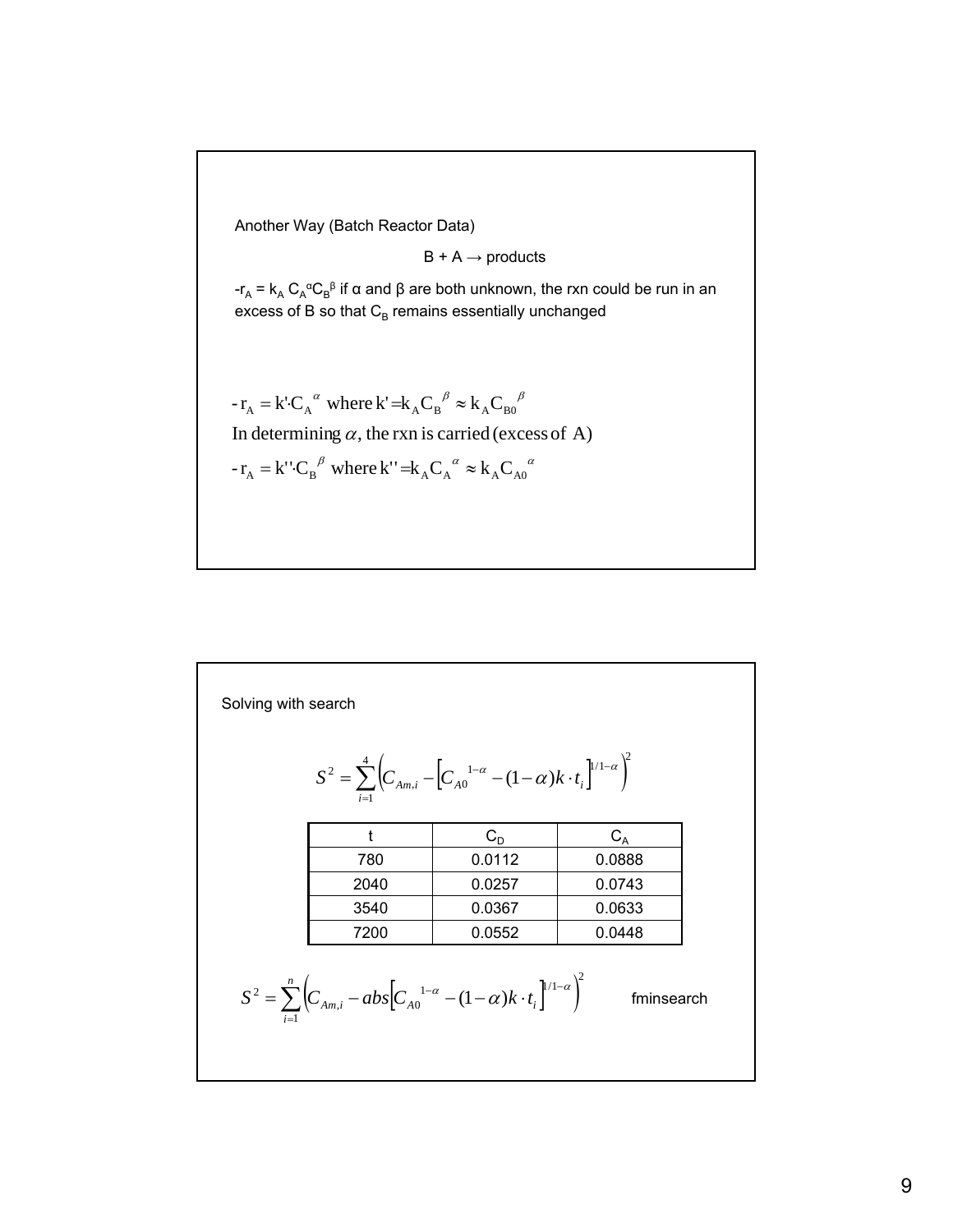#### **Method of Initial Rates**

If there is a reverse rxn, it could render the differential method ineffective. In these cases, initial rates could be used for k & α.

Carry out a series of experiments with different CA0.

Determine –rA0 for each run.

 $-rA0 = k CA0 \alpha \rightarrow \ln(-rA0) \text{ vs } ln(CA0)$ 

Instead of doing at different time steps, repeat the rxn.

## **Method of Half Lives: Method of Half Lives:**

The half life of a rxn,  $t_{1/2}$ , is defined as the ime it takes for the concentration of the reactant to fall to half of its initial value.

If you know  $t_{\frac{1}{2}}$ , find k & α.

If there are more than 1 reactant, use method of excess.

$$
-r_A = k \cdot C_A^{\alpha} \qquad (A \rightarrow products)
$$
  
\n
$$
-\frac{dC_A}{dt} = -r_A = k \cdot C_A^{\alpha}
$$
  
\n
$$
\textcircled{a} \ t = 0 \quad C_A = C_{A0} \qquad \textcircled{a} \ t = t_{1/2} \qquad C_A = \frac{1}{2} C_{A0}
$$
  
\n
$$
t = \frac{1}{k(\alpha - 1)} \left( \frac{1}{C_A^{\alpha - 1}} - \frac{1}{C_{A0}^{\alpha - 1}} \right)
$$
  
\n
$$
t = \frac{1}{k(\alpha - 1)} \left( \left( \frac{C_{A0}}{C_A} \right)^{\alpha - 1} - 1 \right)
$$
  
\n
$$
t_{1/2} = \frac{2^{\alpha - 1} - 1}{k(\alpha - 1)} \left( \frac{1}{C_{A0}} \right)^{\alpha - 1}
$$
  
\nSimilarly  $t_{1/n} = \frac{n^{\alpha - 1} - 1}{k(\alpha - 1)} \left( \frac{1}{C_{A0}} \right)^{\alpha - 1}$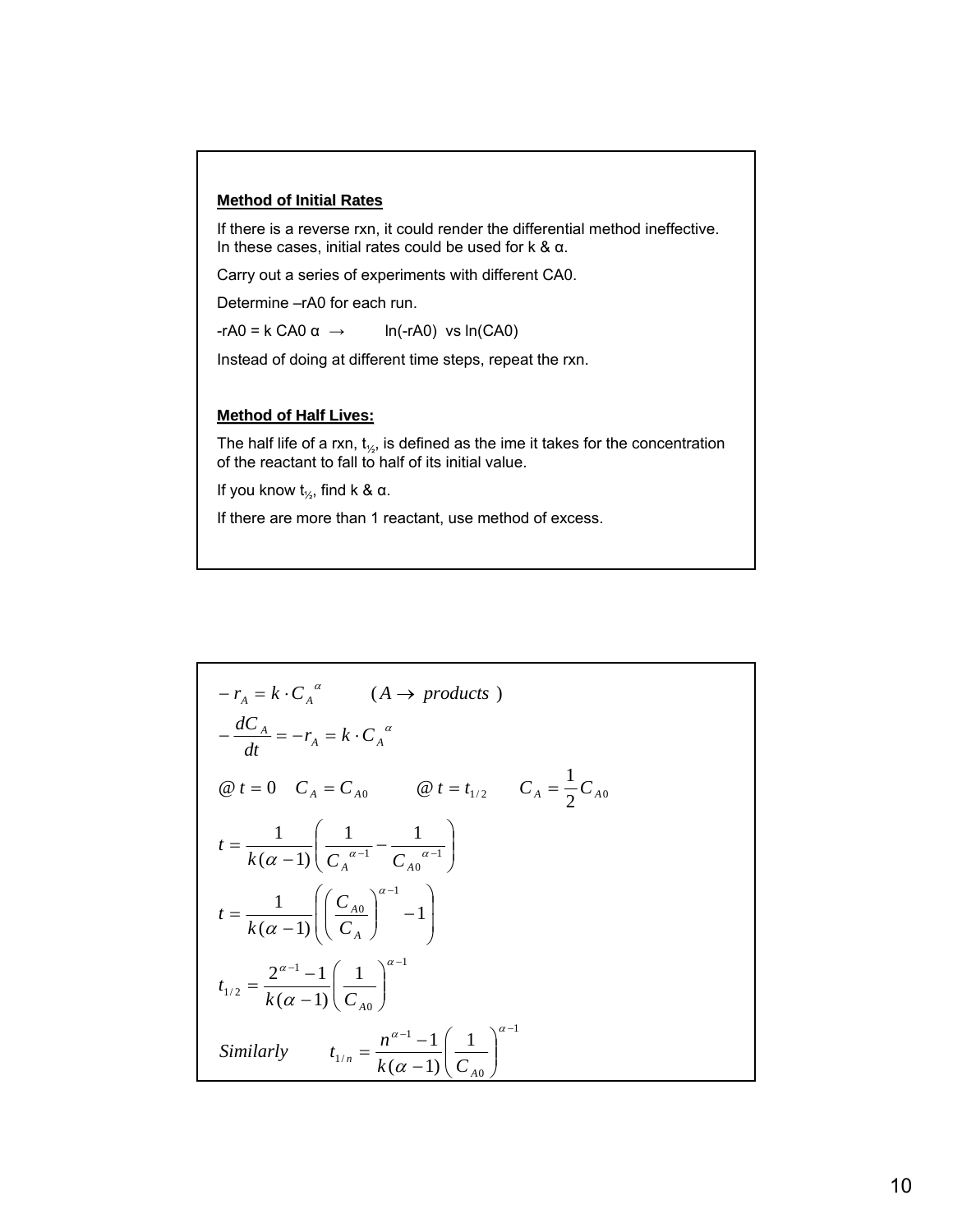

Design Equation is similar to a CSTR:  
\n
$$
F_{A0} - F_{Ae} + \frac{\text{Rate of rxn}}{\text{mass of cat}} (\text{mass of cat}) = 0
$$
\n
$$
F_{A0} - F_{Ae} + r_A' \Delta w = 0
$$
\n
$$
r_A' = \frac{F_{A0} - F_{Ae}}{\Delta w}
$$
\n
$$
r_A' = \frac{v_0 C_{A0} - v \cdot C_{Ae}}{\Delta w} \quad \text{(in terms of conc'n)}
$$
\n
$$
r_A' = \frac{F_{A0} \cdot x}{\Delta w} = \frac{F_P}{\Delta w} \quad \text{(in terms of flow rate)}
$$
\n
$$
r_A' = \frac{v_0 (C_{A0} - C_{Ae})}{\Delta w} = \frac{v_0 (C_P)}{\Delta w}
$$